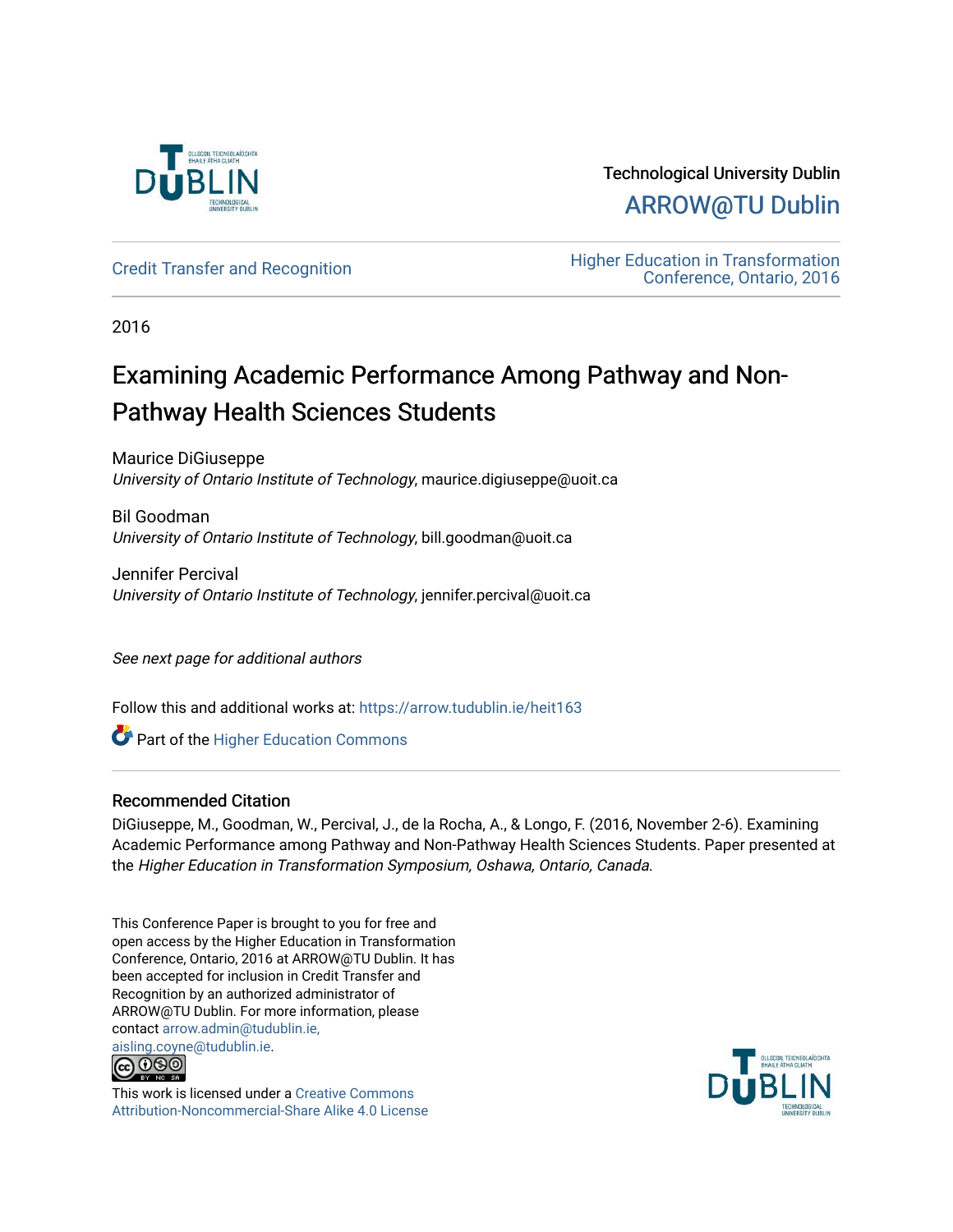# Authors

Maurice DiGiuseppe, Bil Goodman, Jennifer Percival, Arlene de la Rocha, and Fabiola Longo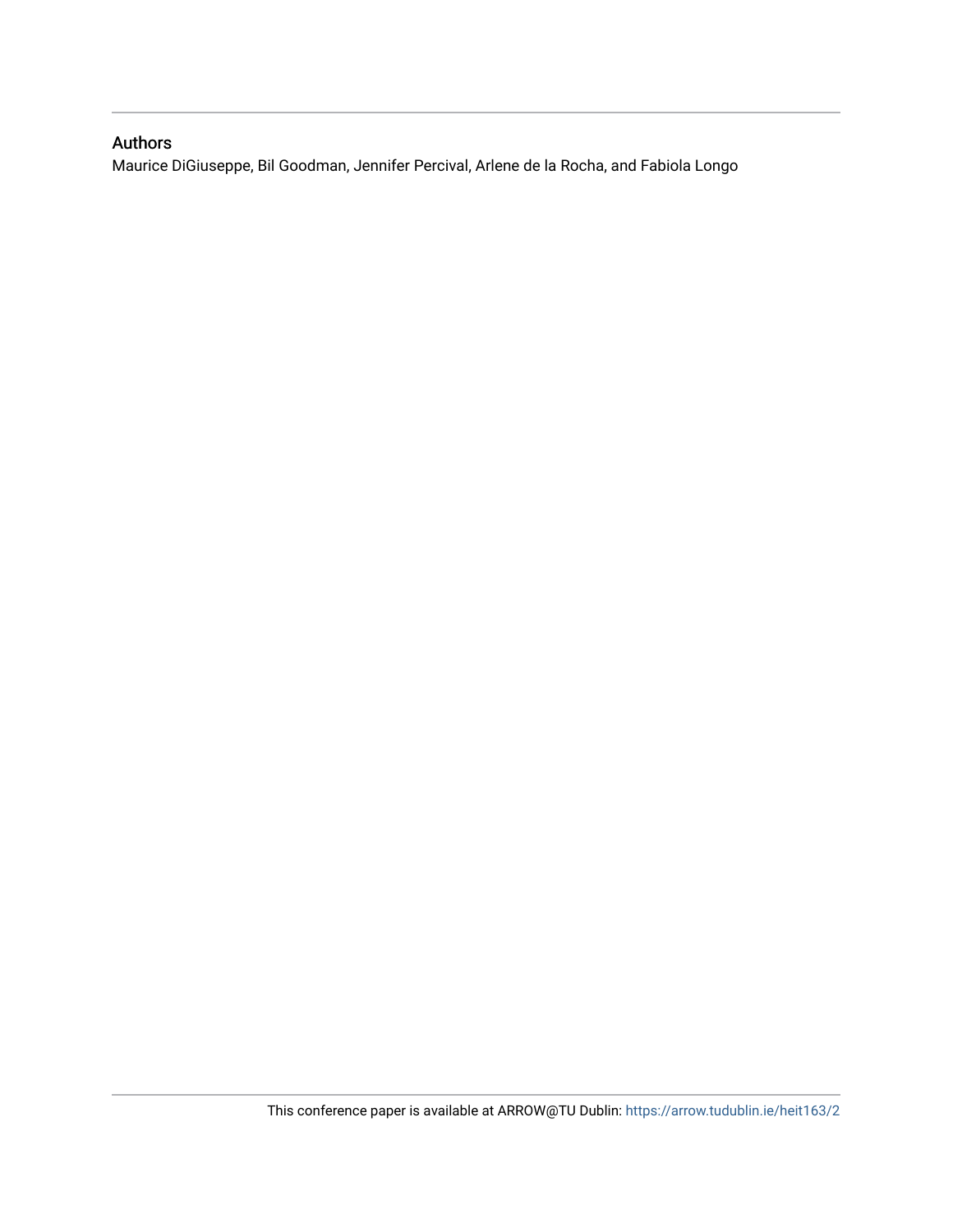# EXAMINING ACADEMIC PERFORMANCE

# Examining Academic Performance among Pathway and Non-Pathway Health Sciences Students

Maurice DiGiuseppe

William Goodman

Jennifer Percival

University of Ontario Institute of Technology

Arlene de la Rocha

Fabiola Longo

Durham College

Presented at the Higher Education in Transformation Symposium

November 2 - 4, 2016 in Oshawa, Ontario, Canada

Author Note

This research was supported by a grant from Durham College and University of Ontario Institute of Technology.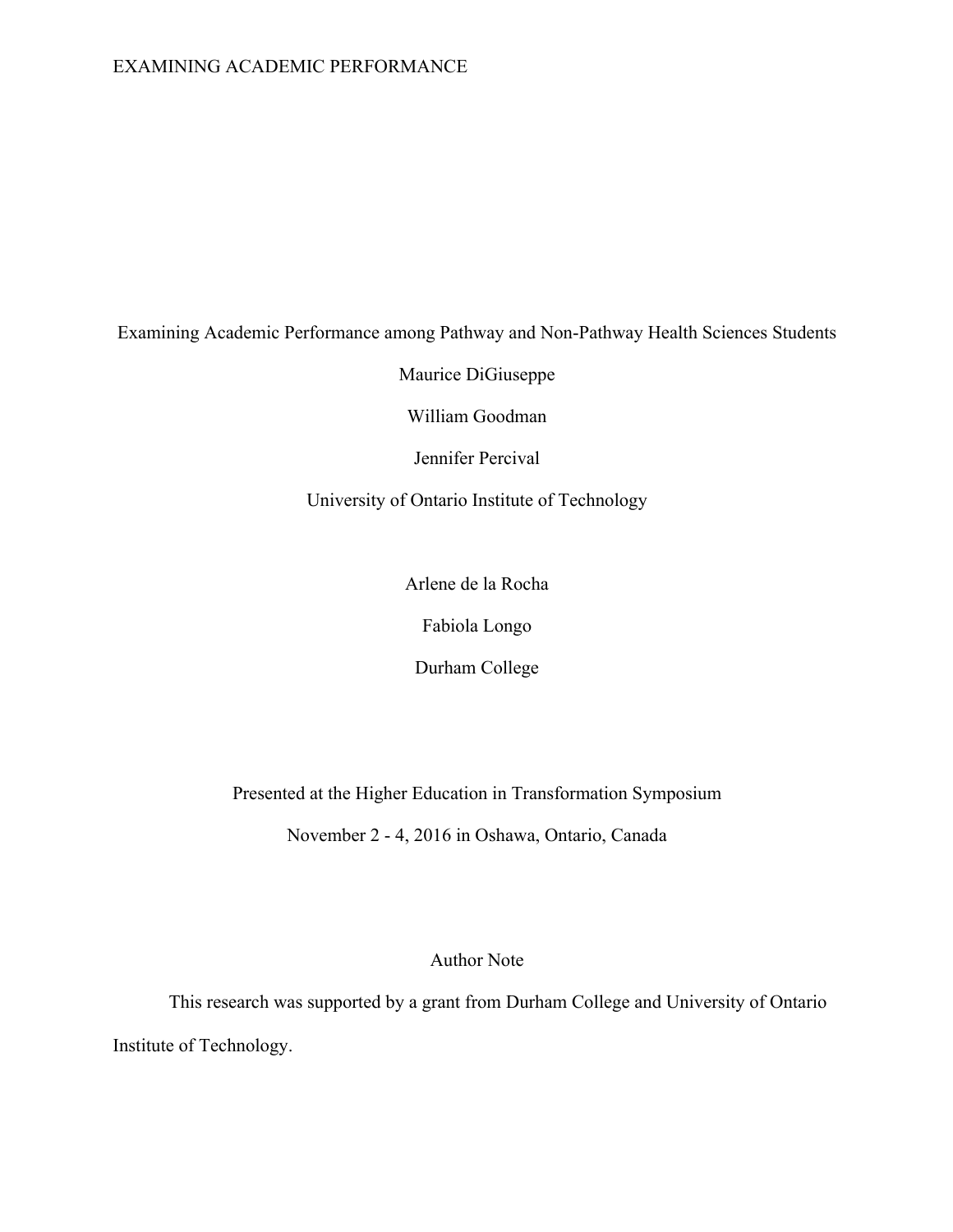#### Abstract

Pathway programs providing opportunities for students to more efficiently earn university degrees and college diplomas are proliferating in Canada and internationally. In Ontario, Canada, the University of Ontario Institute of Technology (UOIT) and Durham College (DC) have jointly provided pathway programs for over a decade. These programs, in fields including science, health sciences (allied health sciences, kinesiology, nursing), social science and humanities (legal studies, criminology, commerce), nuclear power, and education (adult education, early childhood studies), facilitate inter-institutional transitions, and enable college graduates to obtain a 4-year (honours) university degree with as little as two additional years of study. This paper provides a quantitative, comparative analysis of the academic performance of pathway students (college-touniversity transfer students) and their non-pathway, traditional counterparts (students who enter university directly from secondary school) enrolled in UOIT's Bachelor of Health Sciences (BHSc) and Bachelor of Allied Health Sciences (BAHSc) programs, and the collaborative UOIT-DC Bachelor of Science in Nursing (BScN) program. Results indicate that pathway students in these health sciences and nursing programs generally outperformed their traditional classmates in overall academic achievement; such results supporting the conclusion that college diploma programs in these areas tend to provide adequate preparation for successful pathway program completion.

*Keywords*: pathway program, postsecondary education, health sciences, course grades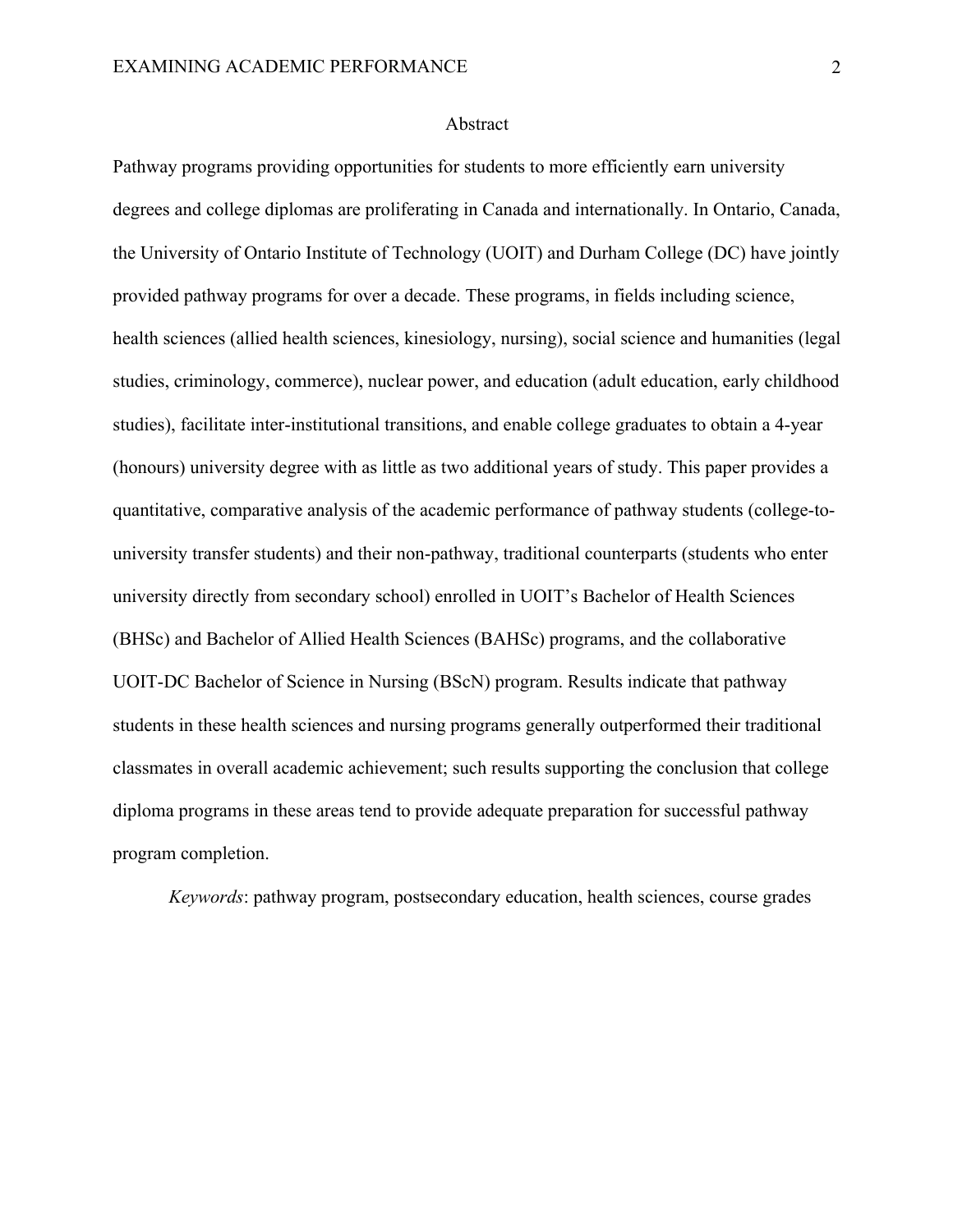Examining Academic Performance among Pathway and Non-Pathway Health Sciences Students

# **Introduction**

Programs facilitating college-to-university and university-to-college transitions are growing in Canada and around the world. These arrangements, often called "pathway programs," operate on the basis of articulation agreements between collaborating institutions, boosting the educational prospects of an increasing number of college and university students. In particular, in the Ontario health sciences education sector—an area served by college diploma and university degree programs—the number of college-to-university transfers has increased, with projections showing continued increases in Ontario and across the country in the foreseeable future.

This paper focuses on a pathway program offered by the Faculty of Health Sciences at the University of Ontario Institute of Technology (UOIT)—a relatively new, medium-sized university (Est. 2002), located in Oshawa, Ontario, Canada. The first of these pathway programs was instituted in 2009-2010 in conjunction with the School of Health and Community Services of Durham College (DC), a community college that shares its main campus with UOIT. In 2009- 2010, the Kinesiology Diploma-to-Degree pathway was offered. Students who had completed a DC diploma in Fitness and Health Promotion could apply to complete a Bachelor of Health Science (Honours) (BHSc (Hons)) degree with a specialization in Kinesiology - Health and Wellness. Then, in 2012, students completing the DC Biotechnology Advanced diploma program (formerly Biotechnology Technologist diploma program), could apply for admission to one of the following UOIT degree programs: Bachelor of Allied Health Sciences (Hons) or Bachelor of Health Science (Hons) – Medical Laboratory Science. Further, UOIT and DC collaborate in the provision of a 4-year Bachelor of Science in Nursing (BScN) program, and a pathway program in which qualified graduates of a college-based Registered Practical Nursing (RPN) diploma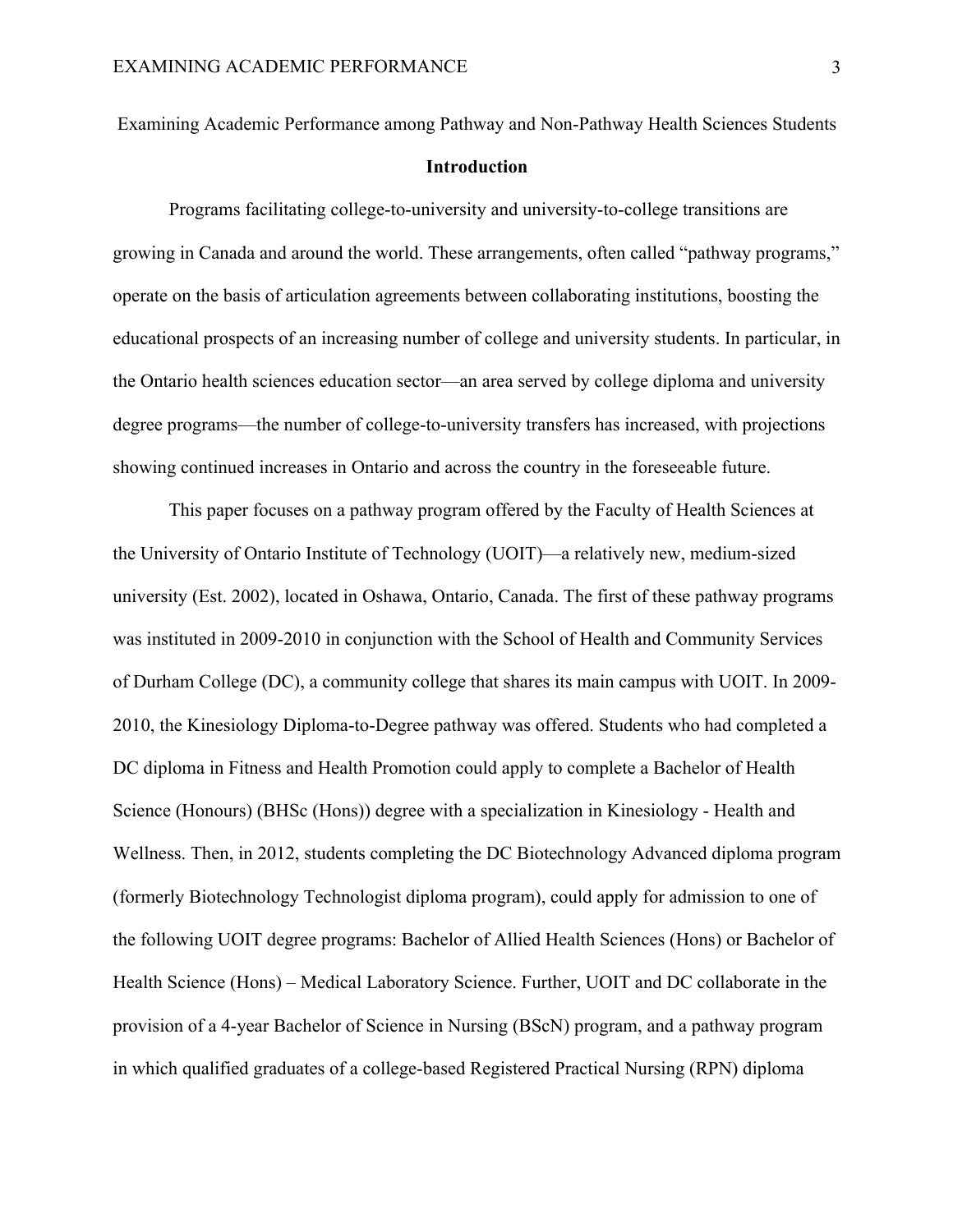program may enter the 3-year UOIT-DC BScN degree program after successfully completing a series of three prerequisite "bridging" courses. Interestingly, this particular pathway program (commonly called the "DC/UOIT RPN to BScN bridging program") is the longest running nursing pathway program in Ontario. The pathway programs at UOIT are open to qualified graduates of any community college, and though large numbers have been DC graduates, diploma holders from virtually every other Ontario community college have taken advantage of UOIT's pathway opportunities.

In this paper, we provide a comparative quantitative analysis of the academic achievement (via Grade Point Average values, GPA) of Pathway students (college-to-university transfer students) and their "traditional" (non-pathway) classmates—all students enrolled in UOIT's BHSc, Bachelor of Allied Health Sciences (BAHSc), and BScN programs.

## **Pathway Programs in Canada**

Transferring between post-secondary institutions for the purpose of earning diplomas and degrees has only recently taken hold in Canada, with only British Columbia, Alberta, and Quebec having instituted fully integrated transfer systems. Notably, the sorts of articulation agreements governing the transfer of credits vary greatly between provinces and among participating colleges and universities. Articulation agreements may include arrangements in which receiving institutions accept credits from sending institutions on (i) a "single course" (i.e., course-by-course) basis, when individual courses are sufficiently similar; (ii) a "multiple course" basis, when individual courses are dissimilar but a particular group of courses is sufficiently similar; (iii) a "block credit" basis, when a significant number (block) of courses is deemed equivalent; and (iv) a "program credit" basis, when an entire program of courses is judged equivalent (Kirby, 2008).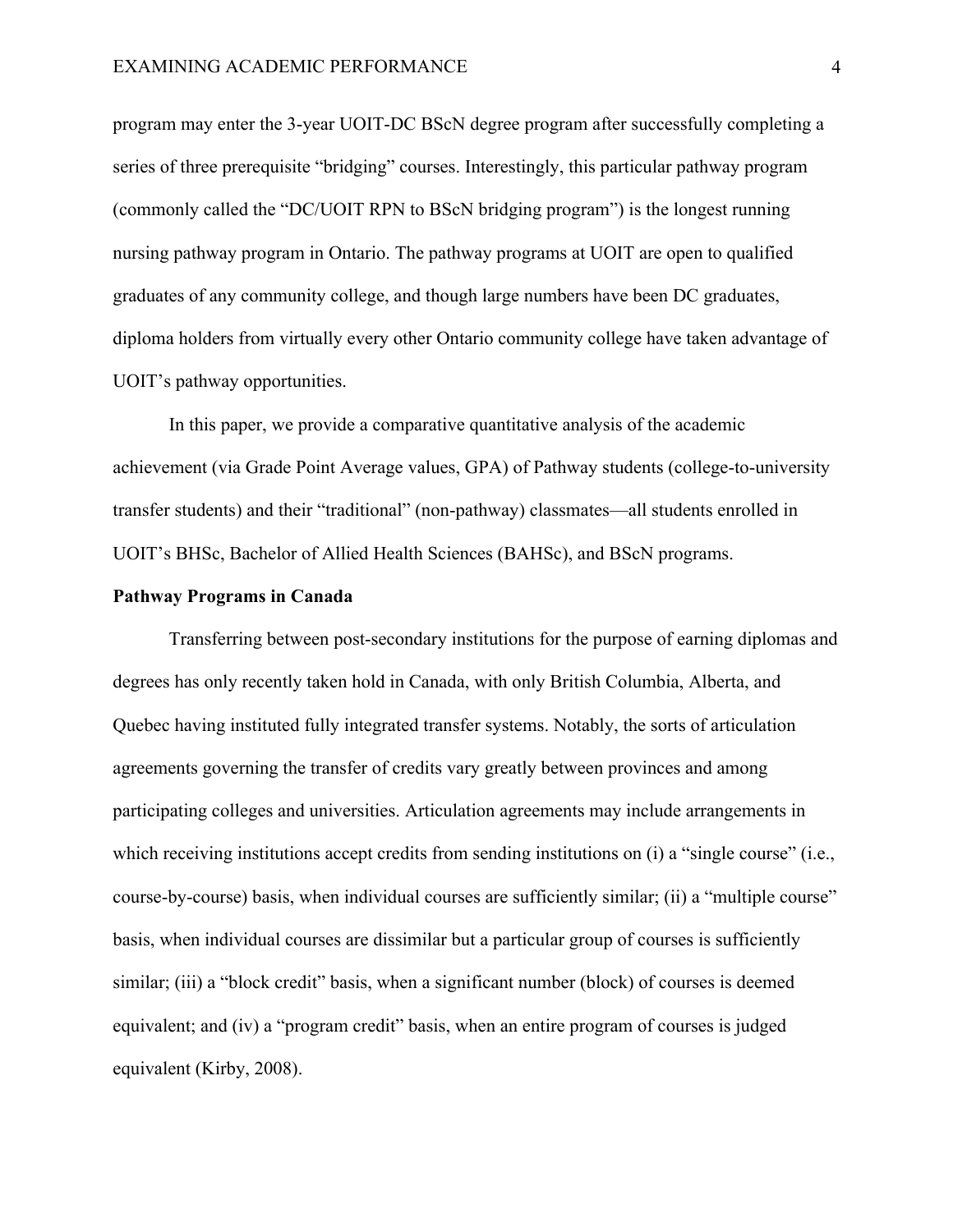The province of Ontario has 24 publicly funded colleges, known as Colleges of Applied Arts and Technology (CAATs). All 24 of Ontario's CAATs offer pre-health programs that help students improve their knowledge of chemistry, biology, mathematics, and physics. These programs prepare students to meet the requirements for competitive health programs at the college or university level. The pre-health programs are seen as a stepping stone or a pathway into diploma or degree programs, offering students the opportunity to grow in practical knowledge, and ensure they are ready to apply and begin a career in health and medical programs. The pre-health programs, while seen as a pathway toward entering into a diploma or degree program, do not necessarily guarantee admission into a college or university health care program. However, students taking the pre-health programs tend to apply themselves with determination and commitment in order to maintain a specific GPA. The practical knowledge they gain also helps to support and enhance their application and acceptance into college or university health care programs.

Across the country, various provincial bodies have been established to assist students interested in transferring from one of the province's institutions to another, including the British Columbia Council on Admissions and Transfer (BCCAT), the Atlantic Provinces Community College Consortium (APCCC), and the Ontario Council on Articulation and Transfer (ONCAT). These organizations help facilitate credit transfers by providing various print and online resources, including the BC Transfer Guide in British Columbia (BCCAT, 2013), the Memorandum of Understanding on Block Transfer Agreements (APCCC, 2013) in Atlantic Canada, and the Ontario Council on Articulation and Transfer (OnTransfer, n.d.) website resource in Ontario.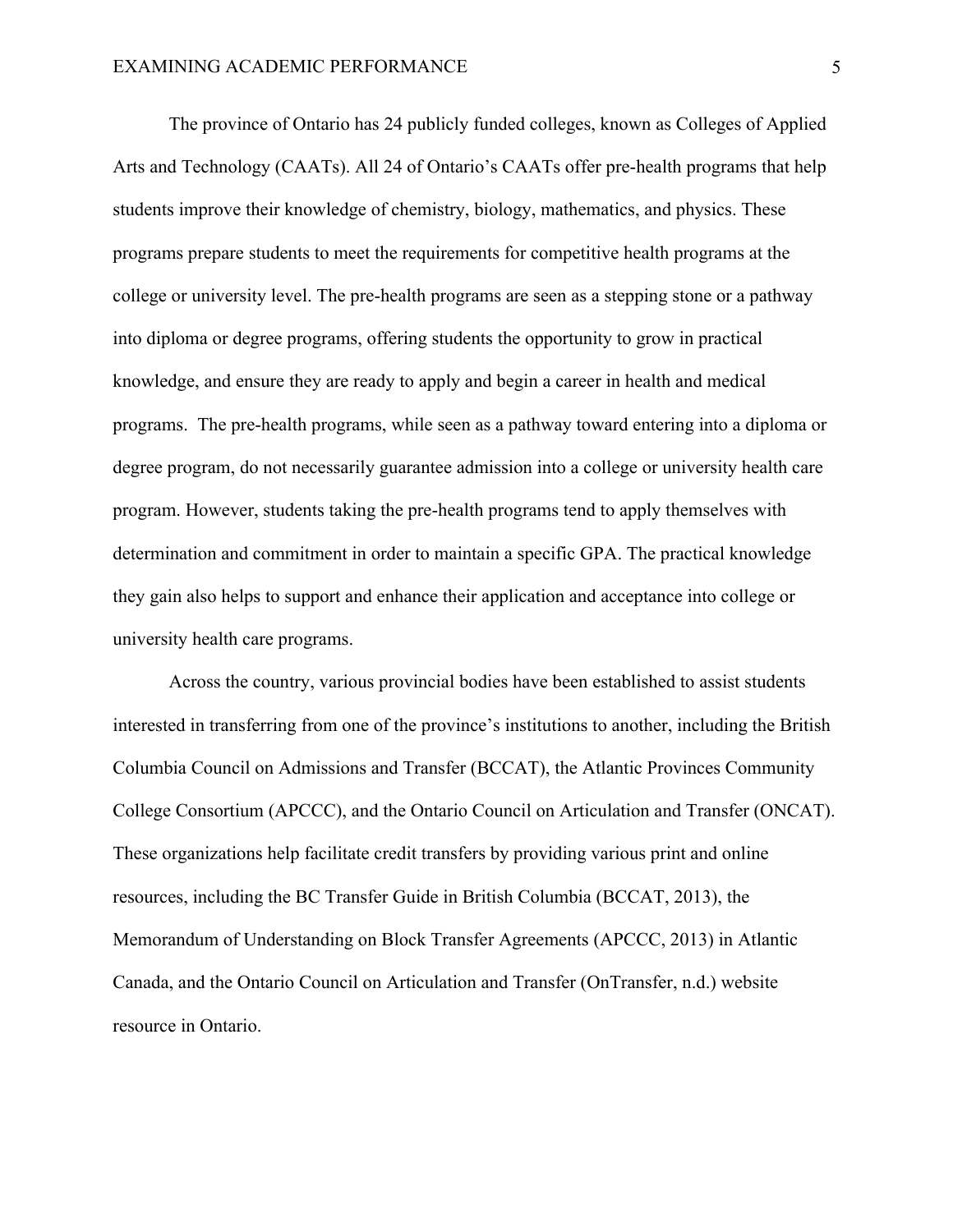Though most Ontario high school graduates continue to enroll in CAAT programs for job-specific training, a growing number are pursuing these programs as a step toward a university degree (Bayard & Greenlee, 2009; Centre for Spatial Economics, 2010; Colleges Ontario, 2008; Skolnik, 1995). In the period 2000-2008, the proportion pursuing college credentials for continuing education purposes increased by 5%, while the proportion attending for job training purposes decreased by 6% (ACAATO, 2005; Colleges Ontario, 2008). Collegeto-university pathway programs providing up to two years' equivalency may result in the possibility of qualifying for a college diploma and a university degree in four years instead of six—the so-called 2+2 arrangement, resulting in 8%-29% cost saving per student (Trick, 2013).

#### **Methods**

This paper focuses on a small component of a much broader case investigating the development of pathway programs at UOIT (Percival et al., 2014). Though the broader study employed a mixed-methods research design involving analysis of qualitative and quantitative data (Teddlie & Tashakkori, 2006), the case reported here is restricted to a quantitative, comparative analysis of aggregate GPA data of pathway students enrolled in representative courses within UOIT's Health Sciences, Allied Health Sciences, and Nursing degree programs, and their traditional counterparts. The data collection and analysis phase of the study occurred between November, 2012 and March, 2013.

# **Research Objectives**

The essential objective of the study reported here is to provide a comparative analysis of pathway and traditional students in a representative sampling of core Faculty of Health Sciences program courses to identify any significant challenges and/or successes experienced by the pathway students.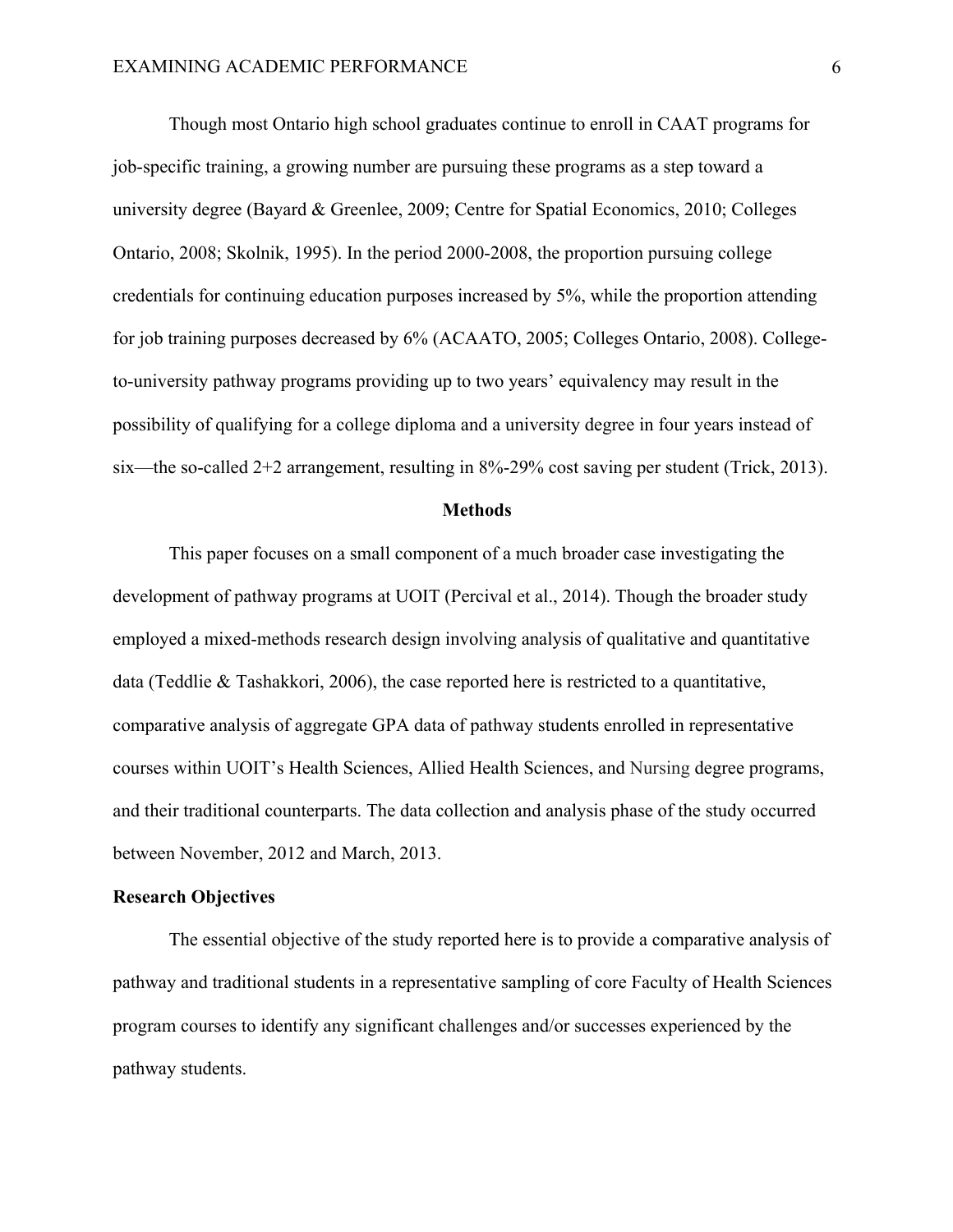## **Data Sources, Collection, and Analysis**

Data for the current study included GPA values for pathway and traditional 4-year students enrolled in representative UOIT Faculty of Health Sciences program courses in the 2012-2013 academic years. Comparisons were made at two basic levels: high level comparisons compared mean GPAs of students by program (traditional or pathway) and year; finer-grain comparisons compared mark distributions of individual students within specific courses or course groups.

The higher level comparisons by program-year were provided by UOIT's Registrar. For each program-year combination (such as "Pathways, Year 3" versus "Traditional, Year 3"), the mean was taken for all students' GPAs for that combination. The GPAs to be averaged are cumulative up to the year being assessed. For example, if there were *n* students in the "Pathways, Year 3" combination, the mean was calculated of all *n* Year 3 Pathways students' cumulative GPAs.

Two non-standard situations were handled as follows: If any students in a class were from other programs (e.g., as electives), their marks were not included in the average for that program-year combination. If a particular student was making up courses at more than one-year level, the student's cumulative GPA was included in the calculations for student's nominal yearlevel (i.e., a "third year", even if he or she is also making up a second year course).

Finer-grain data were available to the researchers as individual, de-identified, course marks at the student-course level, within the program streams studied. Distributions of GPA values for representative courses within UOIT's Faculty of Health Sciences pathway programs were used as a measure of the degree to which the overall grades of pathway students differed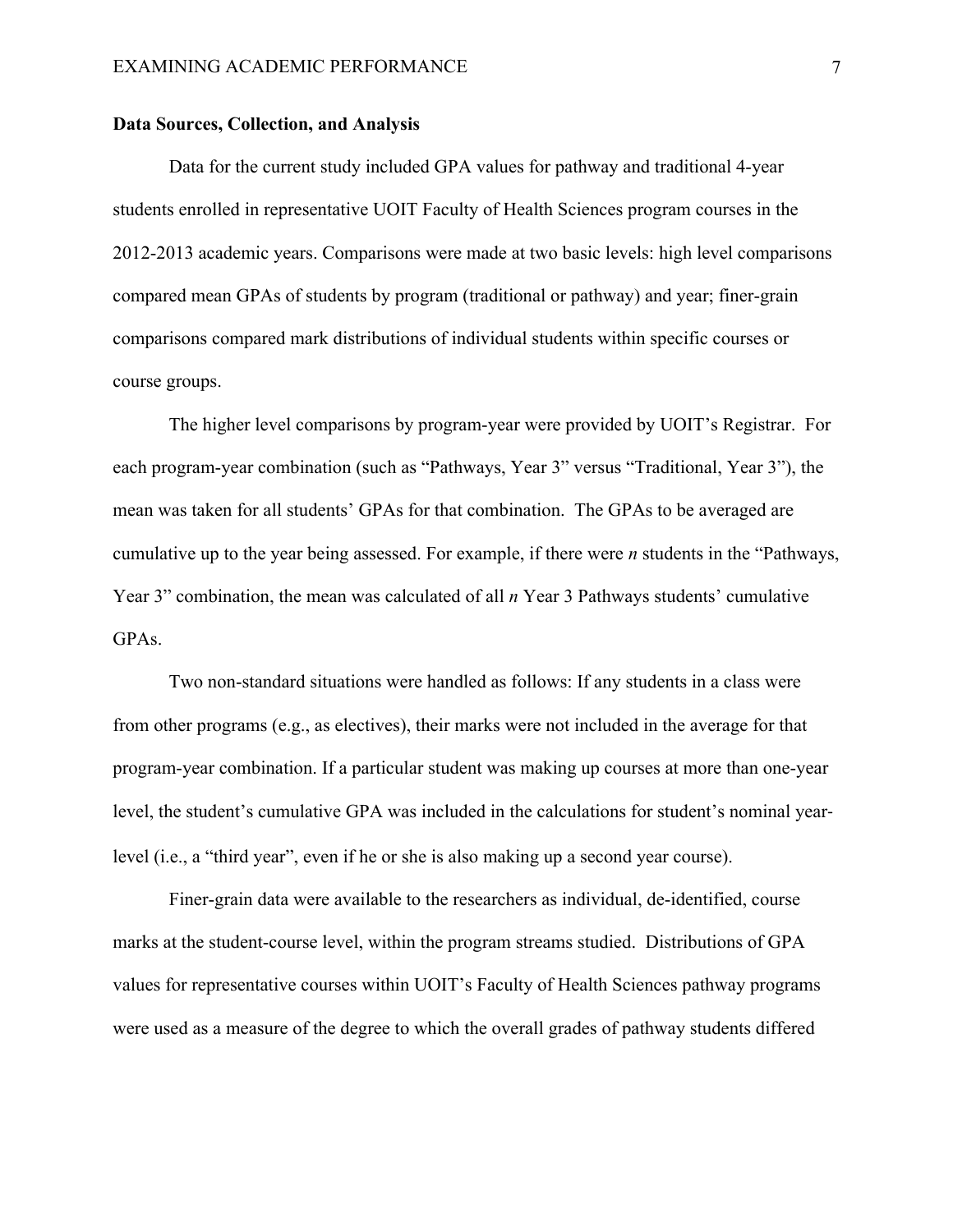from those of their traditional classmates, assuming that lower overall course grades adversely affect pathway student success and prospects for pathway program completion.

The effect size and significance for higher-level comparisons between programs (traditional or pathway) were assessed formally using two-sample t-tests, with respect to overall program aggregates for GPAs. ANOVA could not compare GPAs at the year-by-year level because full raw data for each program-year combination were not accessible from the UOIT Registrar; and also because the overlapping "cumulations" of GPAs for successive years precluded independence of the cells.

Comparisons of the performance of cohorts by their distributions of individual grades were accomplished graphically (via comparative charts) and by formal statistical tests. Chisquare tests were used, where applicable, to test for differences in specific cohorts' grade distributions. When data were insufficient to use Chi-square tests (due to small counts in a grade category), alternative analyses were conducted as well with Resampling Stats in Excel® statistical software.

#### **Results and Discussion**

Aggregated GPA values for courses within UOIT's Faculty of Health Sciences pathways were used to measure the degree to which the overall grades of pathway students differed from those of their traditional classmates, assuming that lower overall course grades adversely affect pathway student success and prospects for pathway program completion.

# **Aggregate GPA Scores by Program**

The results in Table 1, reflecting all courses in the program, suggest that pathway students achieved significant academic success in the UOIT Health Sciences and Nursing pathway programs (note that the GPA scores in Table 1 are based on a 4.3 scale).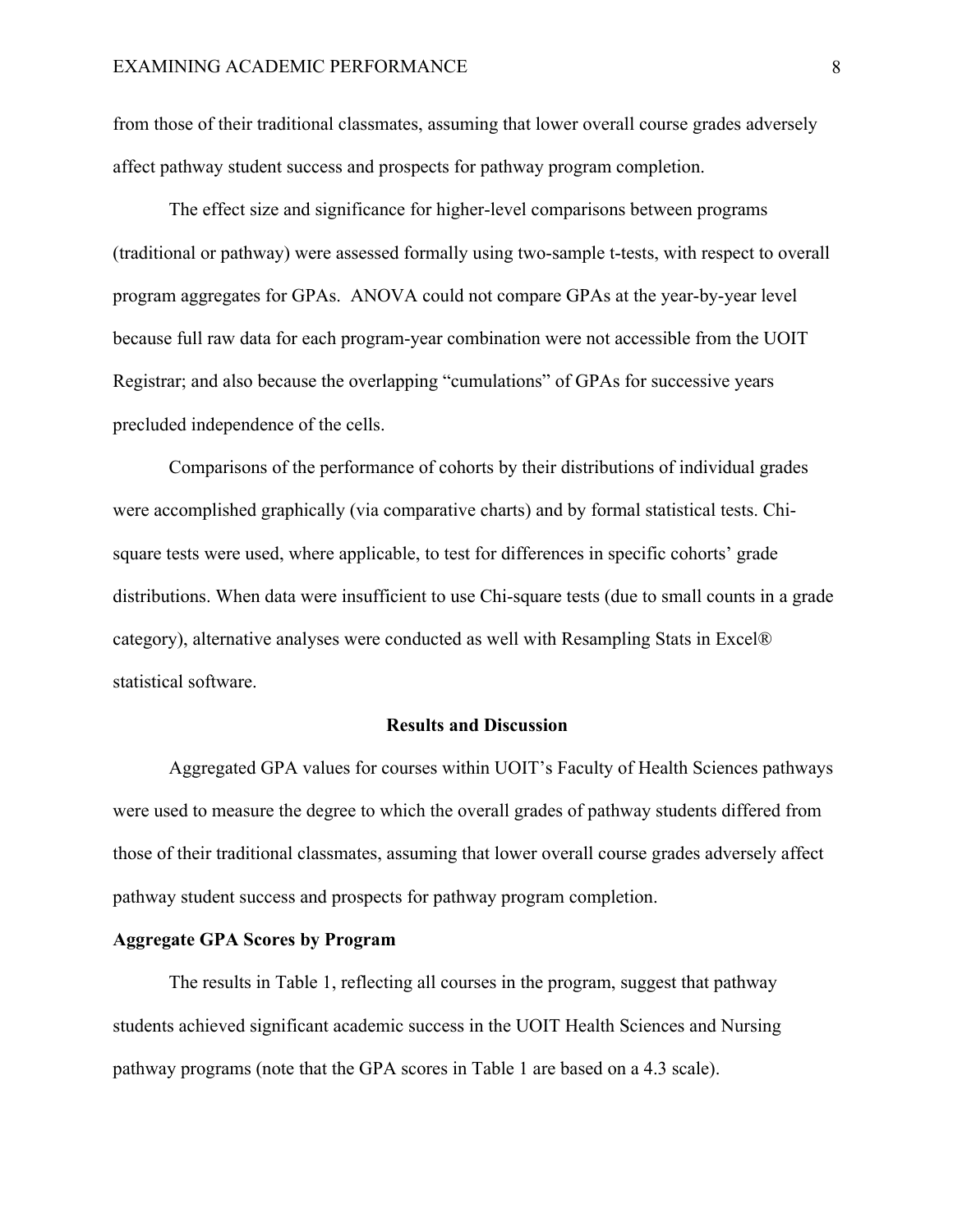| Program                         | Year 1 | <b>Year 2</b> | <b>Year 3</b> | Year 4 |      | Year 5 Overall |
|---------------------------------|--------|---------------|---------------|--------|------|----------------|
| <b>Health Sciences</b>          |        |               |               |        |      |                |
| Health Science (Traditional)    | 2.20   | 2.47          | 2.60          | 2.73   | 2.64 | 2.51           |
| Allied Health Science (Pathway) |        |               | 3.55          | 3.58   | 3.29 | 3.53           |
| <b>Nursing</b>                  |        |               |               |        |      |                |
| BScN (Nursing) (Traditional)    | 2.84   | 2.93          | 2.91          | 3.04   | 2.90 | 2.93           |
| RPN to BScN Bridge (Pathway)    |        | 3.14          | 3.18          | 3.16   | 2.73 | 3.13           |
| <b>Overall</b>                  | 2.38   | 2.75          | 2.90          | 3.01   | 2.77 | 2.80           |

Table 1: *Comparison of Traditional and Pathway Aggregate GPA Scores by Program*

It is evident in Table 1 that pathway students within UOIT's Health Sciences and Nursing Programs generally outperformed their traditional classmates in overall academic achievement. Note that Table 1 includes values over five years because some students require an additional semester to complete the university program, while some traditional students may require additional time to repeat courses.

# **Sample Sizes and T-test Results**

Table 2 lists additional details pertaining to the Overall Averages listed in the far righthand column of Table 1.

Table 2: *Sample Size and Overall Standard Deviation Data*

| Program                      |               | Overall n | Overall Standard<br>Deviation |  |
|------------------------------|---------------|-----------|-------------------------------|--|
| Health Science (Traditional) |               | 2320      | 0.68                          |  |
|                              | (Pathway)     | 162       | 0.56                          |  |
| Nursing                      | (Traditional) | 3123      | 0.54                          |  |
|                              | (Pathway)     | 986       | 0.56                          |  |

From these data, t-tests were performed to compare the mean overall performances of traditional versus pathway students within their respective programs. For Health Sciences, the difference in mean GPA performance (pathway versus traditional) was highly significant (Tvalue  $= 22.07$ , p-value  $= 0.000$ ). The confidence interval for the effect (pathways minus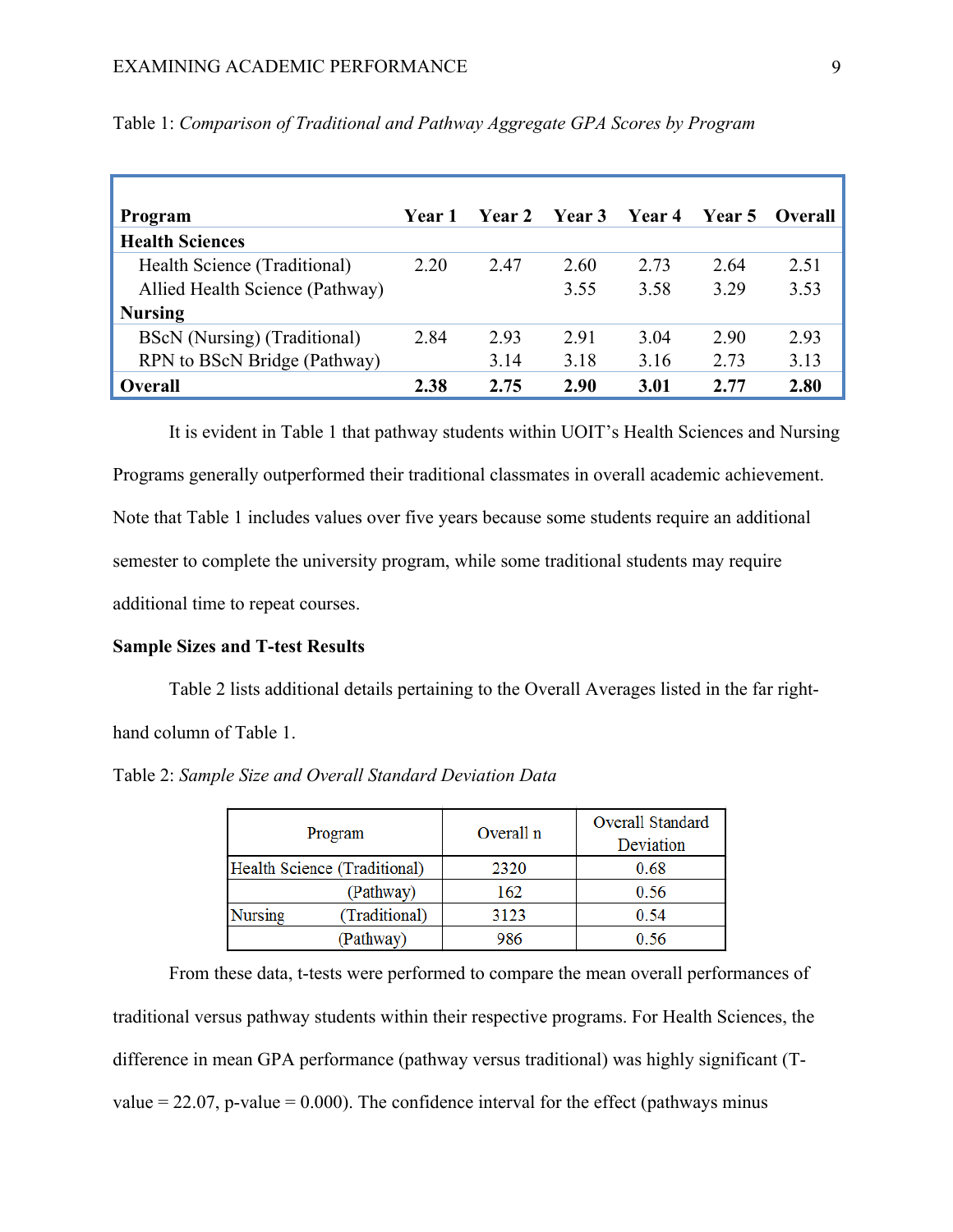traditional) is in a clearly practically significant range: (0.9289 to 1.1111), on a scale of 0 to 4.3. Similarly, for Nursing, the difference in mean GPA performance was statistically significant (Tvalue  $= 9.86$ , p-value  $= 0.000$ ). The confidence interval for the difference, however, is arguably less practically significant in size (pathways minus traditional: 0.1602 to 0.2398), on a scale of 0 to 4.3. In general, these results support the conclusion that college diploma programs in these areas provide adequate preparation for successful pathway program completion.

# **Comparison of Traditional and Pathway Aggregate GPA Performance**

It is interesting to note that the trends in Table 1 (for students enrolled in Health Sciences and Nursing pathways) tend to align with similar patterns in other UOIT pathway programs, as shown in Table 3.

**UOIT GPA Distributions Year 1 Year 2 Year 3 Year 4 Year 5 Overall Program Business** Business (Traditional) 2.32 2.52 2.58 2.65 2.58 2.53<br>Business Bridge (Pathway) 2.90 3.39 3.35 3.25 3.20 Business Bridge (Pathway) 2.90 3.39 3.35 3.25 Business GENU (Pathway) 3.04 3.04 3.29 3.07 3.15 **Information Technology** IT (Traditional) 2.27 2.55 2.63 2.79 2.42 2.53<br>IT Bridge (Pathway) 2.70 3.06 3.45 2.98 IT Bridge (Pathway) 2.70 3.06 3.45 **Health Sciences** Health Sciences (Traditional) 2.20 2.47 2.60 2.73 2.64 2.51<br>Allied Health Sciences (Pathway) 3.55 3.58 3.29 3.53 Allied Health Sciences (Pathway) 3.55 3.58 3.29 3.53 **Nursing** Nursing (Collaborative) 2.84 2.93 2.91 3.04 2.90 2.93<br>Nursing Post-PN (Pathway) 3.14 3.18 3.16 2.73 3.13 Nursing Post-PN (Pathway) 3.14 3.18 3.16 2.73 **Justice** Justice Studies (Traditional) 2.21 2.54 2.73 2.89 2.82 2.63 Justice Bridge (Pathway) 2.64 2.96 3.04 2.79 2.86 **Communications** Communication (Traditional) 2.37 2.83 3.01 3.10 2.92 2.78 Communications Bridge (Pathway) 3.12 3.40 3.69 3.37 **Legal Studies** Legal Studies (Traditional) 2.52 2.91 3.10 2.96 3.30 2.88 Legal Studies Bridge (Pathway) 2.76 3.02 3.26 2.95 **Overall** 2.38 2.75 2.90 3.01 2.77 2.80

Table 3: *Comparison of Traditional and Pathway Aggregate GPA Performance in BHSc, BScN, and other Degree Programs.*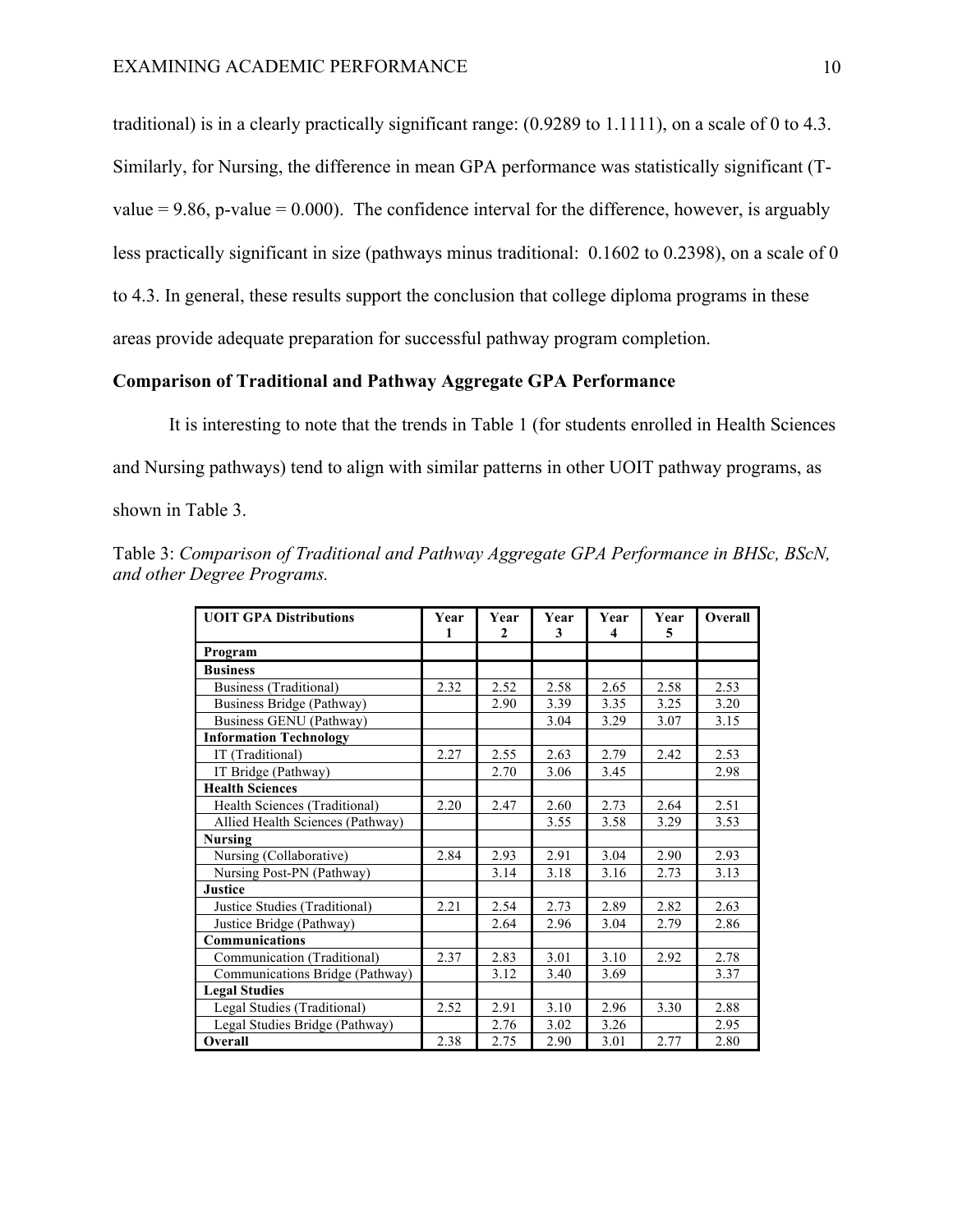## **Grade Distributions for Core** *Health Sciences Program* **Courses***.*

In addition to analyzing aggregate GPA scores of the BHSc and Nursing programs as a whole, grade distributions of representative BHSc and BScN courses were also compiled at the individual-student level, and the specific grades of pathway students and their traditional classmates compared (Figure 1). Note that the values in Figure 1 are based on nearly 14,000 data points comprising 2,251 pathway course attempts and 11, 680 traditional, four-year program course attempts.



*Figure 1*. Grade distributions for core *Health Sciences Program* courses*.*

In general, it is evident in Figure 1 that there is a general upward shift in the grades distributions for pathway students in comparison to their traditional counterparts. Significance was not formally tested for this effect at this level, because the aggregated data are not all independent: most individual students took more than one these courses.

#### **Individual Course-Level Analyses**

Further, the Figure 1 pattern is seen to persist at the individual course level. For example, when analyzing grades within the *Academic Writing: Perspectives in Health* course (Figure 2), it is again clear that pathway students outperformed their traditional, four-year counterparts.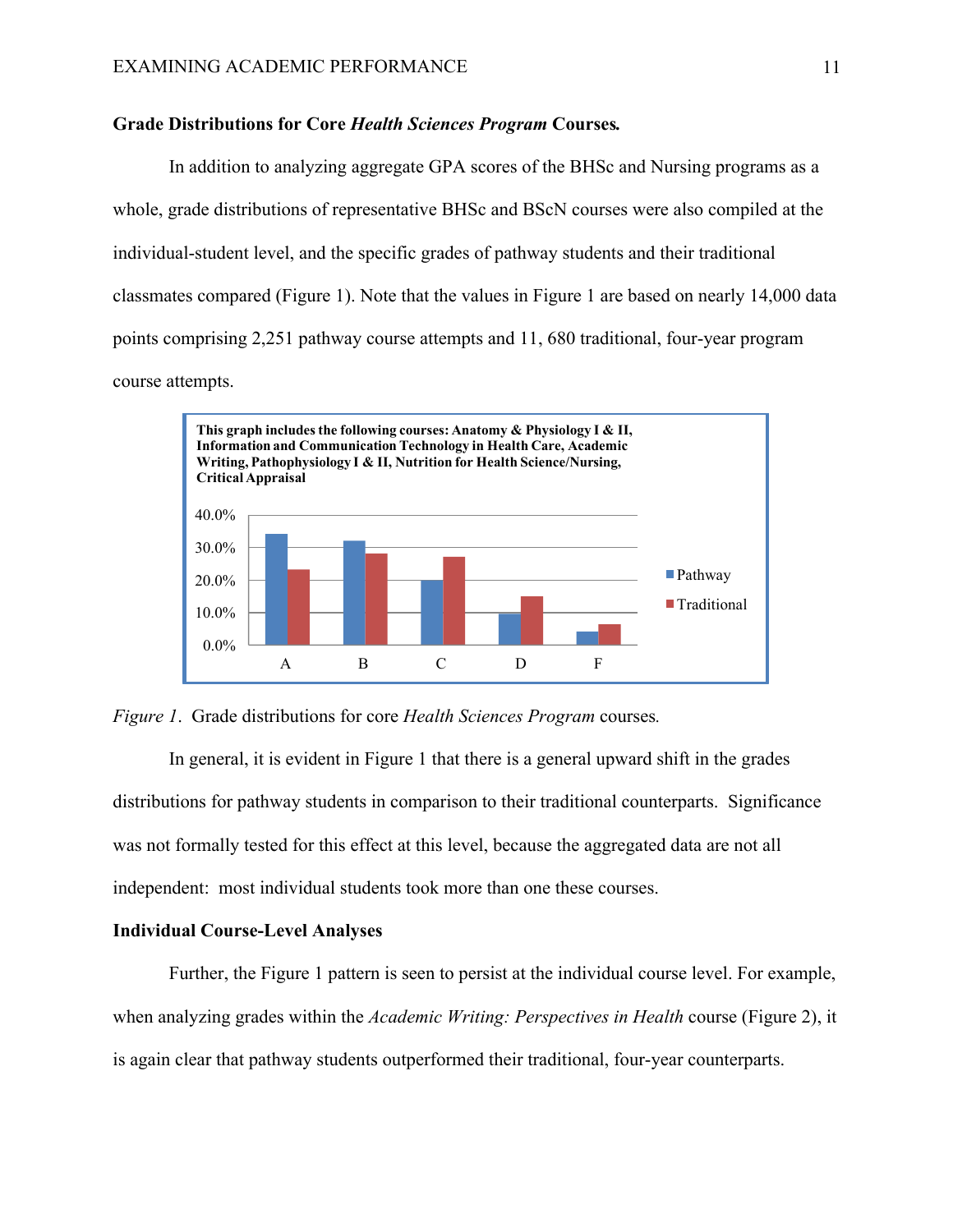

*Figure 2*. Distributions by grade for the *Academic Writing* course*.*

A Chi-squared test performed on the data in Figure 2 (Chi-Sq = 79.584, DF = 4, p-value  $= 0.000$ ) indicates a large-magnitude, significant difference between the grades achieved by pathway and traditional students, supporting the conclusion that pathway students performed significantly better in the *Academic Writing* course than their traditional counterparts. Furthermore, the difference between the groups' performance was not just a difference in overall means (which could happen just by more "B"s than "C"s), but is evident in how grades are distributed across the complete grade spectrum from "F" to "A". The Chi-square results confirm that this full grade distribution is *different* for the two groups; but clearly, in Figure 2, we see that the difference in distributions is *systematic*: Pathways students are seen as less likely to obtain lower grades and more likely to obtain higher ones.

Some other courses' results are less conclusive. An example is the grade comparison between pathway and traditional students in another course within the Nursing program: the *Health and Healing: Synthesis Professional Practice* course—a course taken only by students in the *BScN (Nursing)* and *RPN to BScN bridging (pathway)* programs (Figure 3).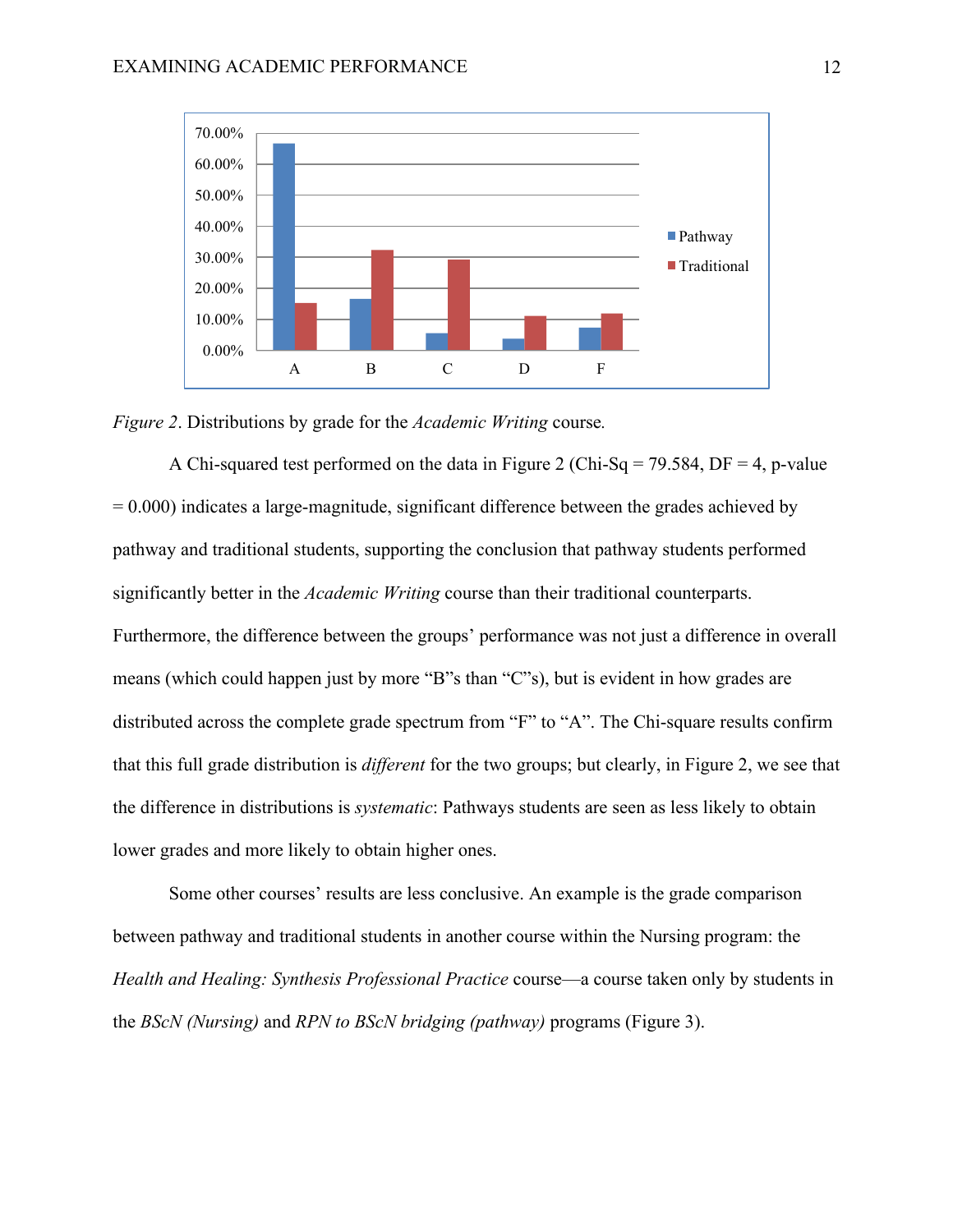

*Figure 3* Distributions by grade for the *Health and Healing: Synthesis Professional Practice* course.

For this course, the grade distribution for pathway and traditional students is roughly equivalent across the entire grade range. This tends to demonstrate that pathway and traditional students were about equally prepared for this course. For these data, because of low sample sizes for the "D" and "F" categories, the Chi-squared test could not be used for testing whether the two groups' grade distributions were different. An alternative test for distribution shift was employed (see Goodman, 2012), and a p-value of 0.263 was returned, indicating that, consistent with Figure 3, there was no significant difference in achievement and performance between the two groups of students in this course. It is interesting to note that this is the final theory course taken in year four, so perhaps the traditional BScN collaborative students reach knowledge levels equal to the pathway bridging students by this stage of their education.

Finally, a course that must be taken by all students enrolled in the Health Sciences or Nursing programs at UOIT (Pathway students and traditional students) was analyzed. The *Critical Appraisal of Statistics in Health Science* course (Figure 4) tends to be a particularly challenging course for students, in general, particularly owing to its heavy focus on mathematical and quantitative analysis.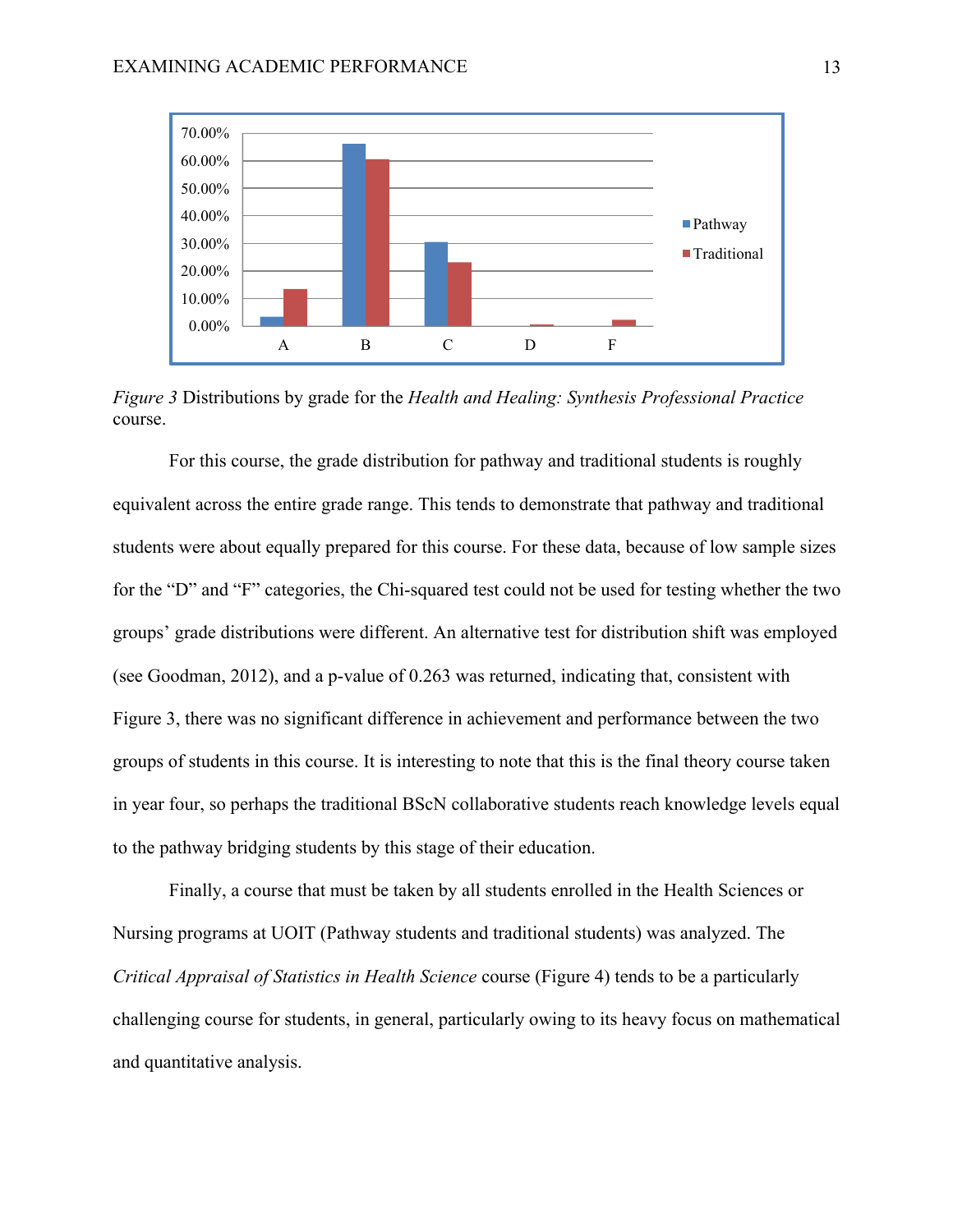

*Figure 4*. Distributions by grade for the *Critical Appraisal of Statistics in Health Science* course (segmented).

The data in Figure 4 indicate a positive trend for the performance of pathway students in the *Critical Appraisal of Statistics in Health Science* course. The Chi-squared test results indicate sizeable, significant differences between the two groups' grades distributions (Chi-Sq =  $26.722$ ,  $DF = 9$ , p-value = 0.000), supporting the conclusion that pathway students academically outperformed traditional students in this course. Again, the confirmed "shift" in grade distribution for pathway students was specifically toward the "A" range.

# **Grade Distributions for all Faculties Combined**

It is interesting that the comparative grade distributions of pathway and traditional students for all faculties combined (Figure 5) are similar to those within just the Faculty of Health Sciences. The graph in Figure 5 clearly indicates that across all faculties, greater proportions of pathway students achieved "A"s and "B"s than their traditional counterparts.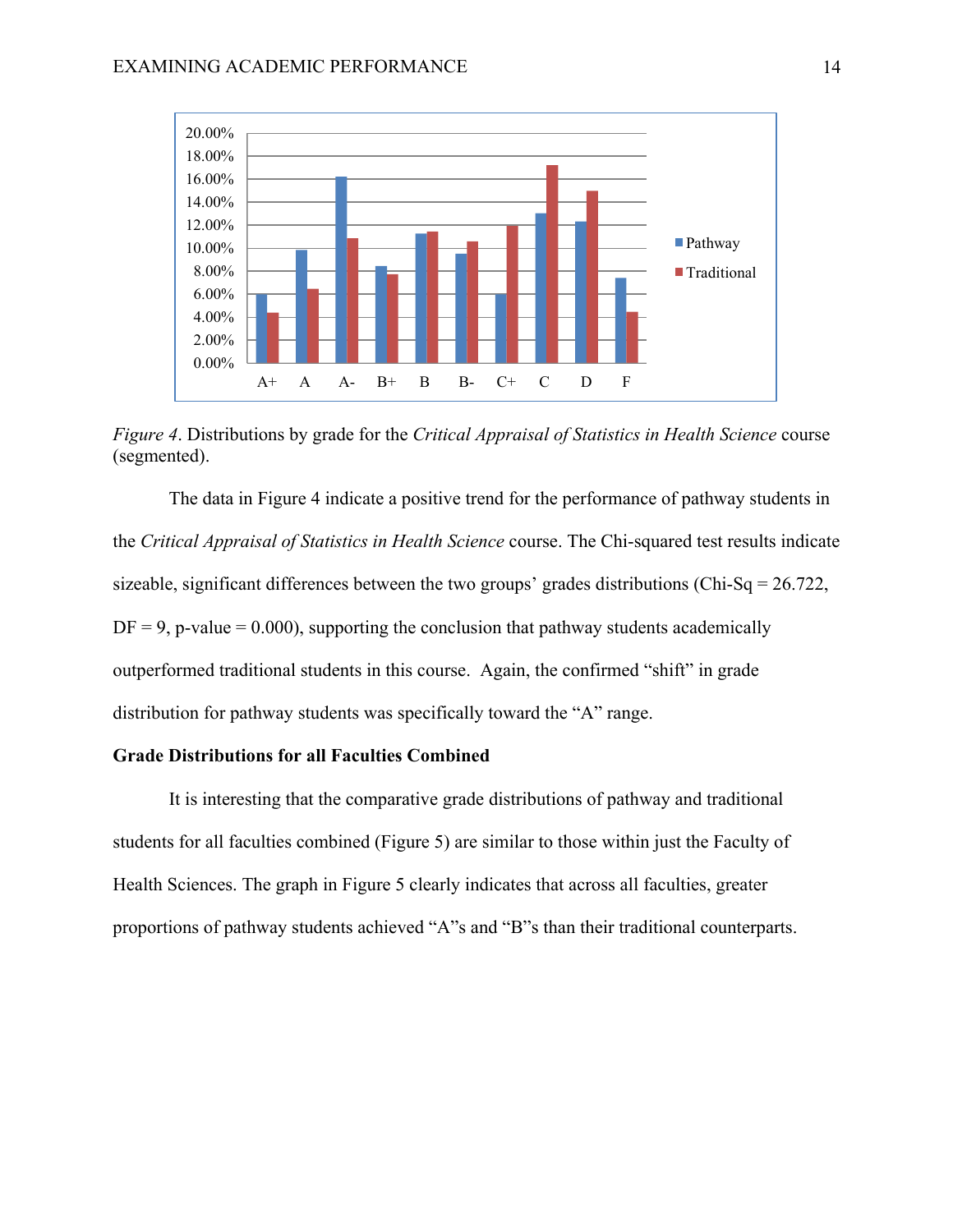



However, not all of the underlying data points represented in Figure 5 are independent; the 46,000 data points represent different course attempts, not individual students, who each took several courses. Overall, there were 9,789 pathway course attempts and 36,505 traditional fouryear program course attempts.

#### **Conclusions**

The pathway programs discussed in this paper provide opportunities for college students to transition from a college-based Health Sciences diploma program into UOIT's BHSc and BScN post-RPN bridge programs. Analysis of the aggregate GPA data in this limited study has clearly indicated that pathway students tended to academically outperform their traditional, fouryear university counterparts by a significant margin in almost all of the courses within these programs. In general, pathway programs, such as those collaboratively administered by DC and UOIT, appear to serve a useful purpose by enabling college graduates to successfully pursue university degrees (and desired careers) in less time and with lower cost than traditionally possible. However, though the results in this case tend to indicate that pathway students outperformed their traditional peers in terms of grades, the broader study on which this case is based, indicated that pathway students experience some significant non-academic challenges as they transition into the university's social, cultural, and organizational environment (Percival et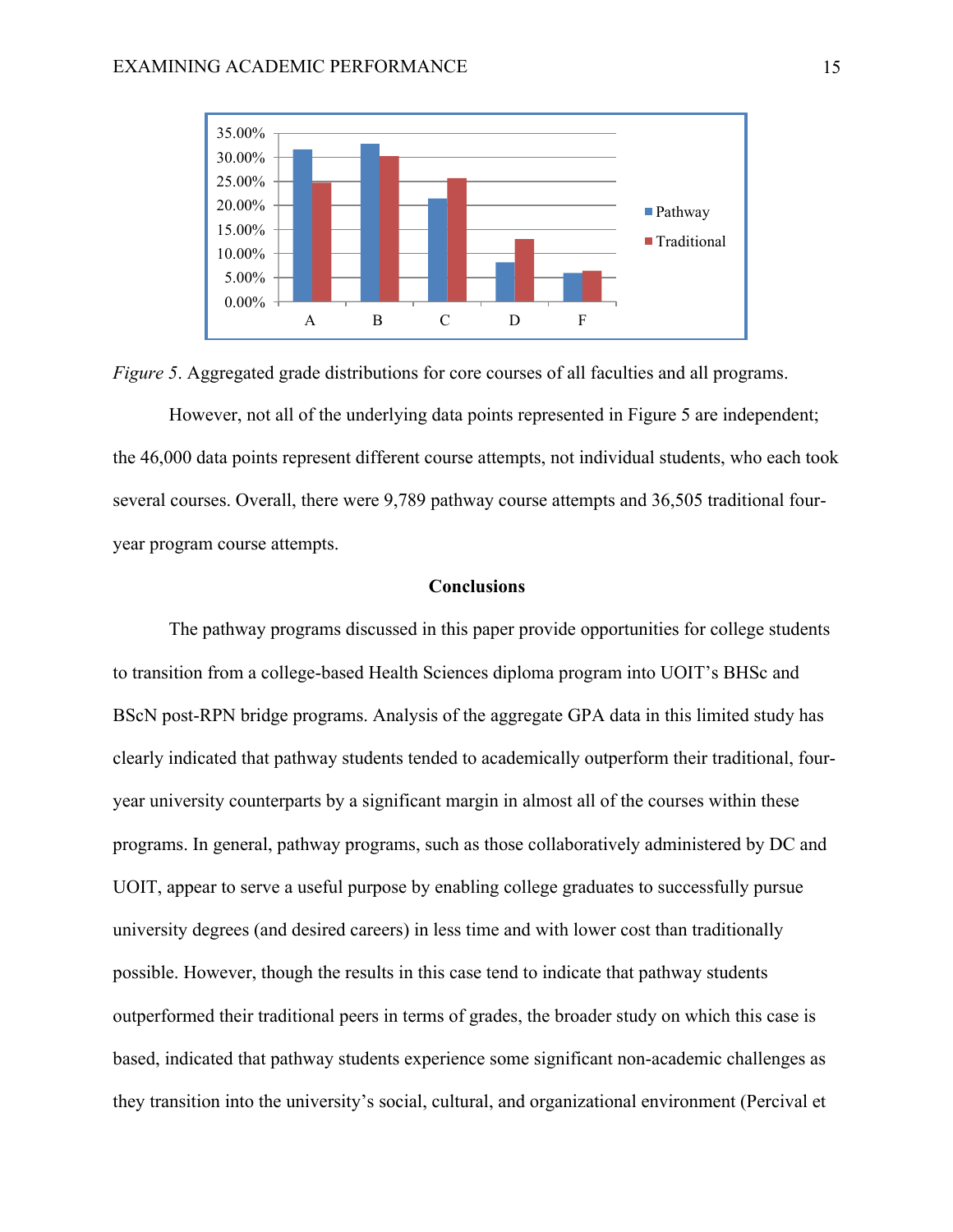al., 2014). Future research should focus on the value of the bridging semester for supporting the transition from college to university and on the types of complementary programs necessary to enable the integration of the two cohorts.

# **Limitations**

There were a number of significant limitations in this study. Some of these were indicated in the discussion; however, a particularly significant limitation applies to the "highlevel" analyses conducted in relation to the data in Tables 1-3. In these tables, the GPAs averaged in the "Overall" columns were not all totally independent; the cumulations in these "Overalls" overlap. It is recommended that in future similar studies, analyses are performed using individual years' GPA scores, not cumulative GPA data.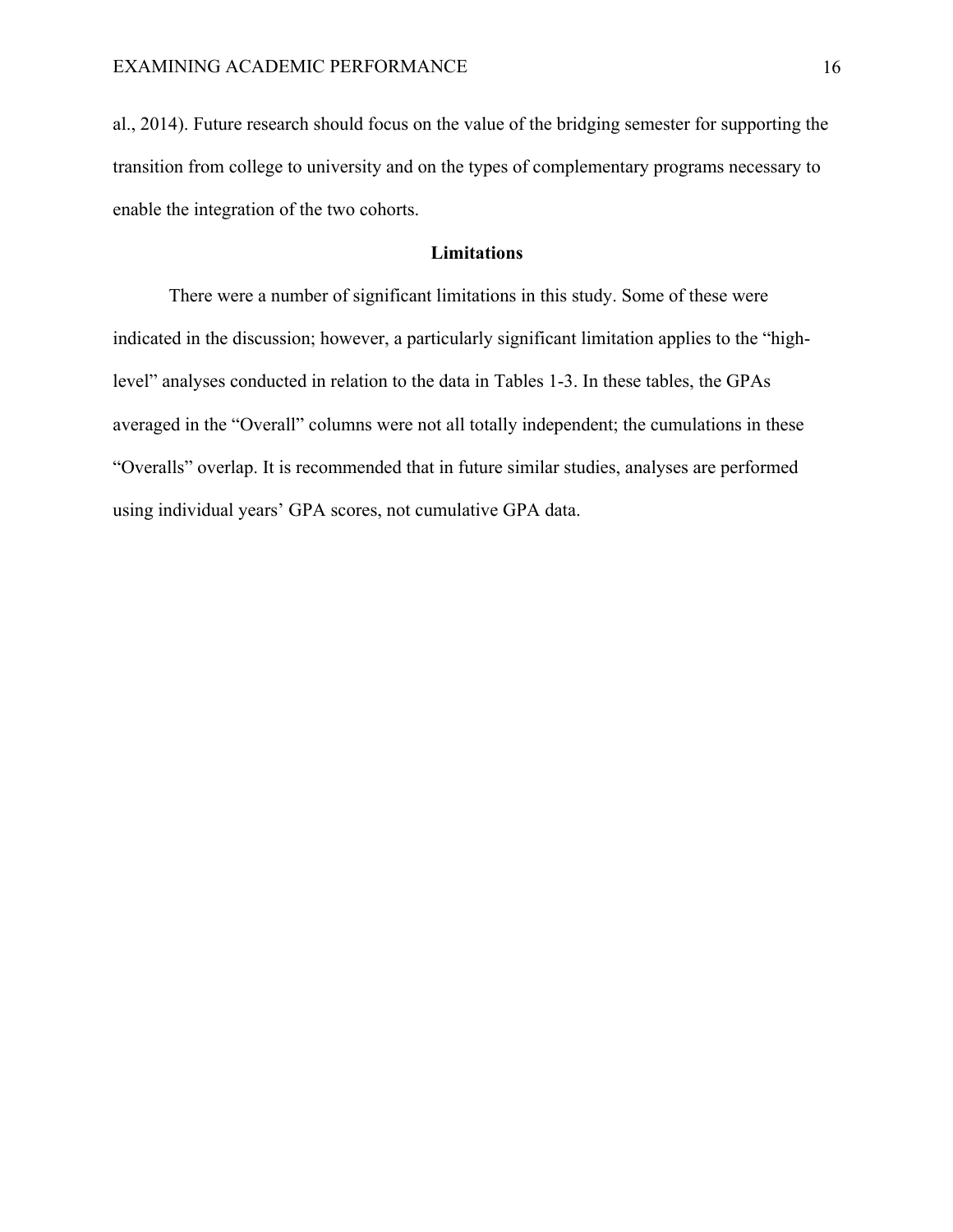#### References

Atlantic Provinces Community College Consortium (APCCC). (2013). Guide to block transfer agreements. Guide sur les ententes de transfert en

bloc. Retrieved from http://www.nscc.ca/docs/blocktransferagreements\_apcccguide.pdf

Association of Colleges of Applied Arts and Technology of Ontario (ACAATO). (2005). Student mobility within Ontario's postsecondary sector. Retrieved from http://www.ontransfer.ca/www/files\_docs/content/pdf/en/oncat\_research\_reports/oncat\_rese arch\_reports\_13.pdf

- Bayard, J., & Greenlee, E. (2009). Graduating in Canada: Profile, labour graduate outcomes and student debt of the class of 2005. Ottawa: Statistics Canada Catalogue No. 81-595-M No. 074
- British Columbia Council on Admissions and Transfer (BCCAT). (2013). BC Transfer System. Retrieved from http://bccat.ca/system/policies/

Centre for Spatial Economics. (2010). The financial benefits of enhanced college credential and credit recognition in Ontario. Retrieved from

http://www.collegesontario.org/research/external-

reports/financial\_benefits\_of\_enhanced\_college\_credential\_credit\_recognition.pdf

- Colleges Ontario. (2008). Improving college system Pathway: Project highlights report. Colleges Ontario. Retrieved from http://www.collegesontario.org/research/studentmobility/CO\_ImprovingPathwayHighlights\_Sept08.pdf
- Goodman, W. M. (2012). Measuring changes in the distribution of incident-outcome severities: A tool for safety management. Case Studies in Business, Industry and Government Statistics (CSBIGS), 5(1), 32-43.